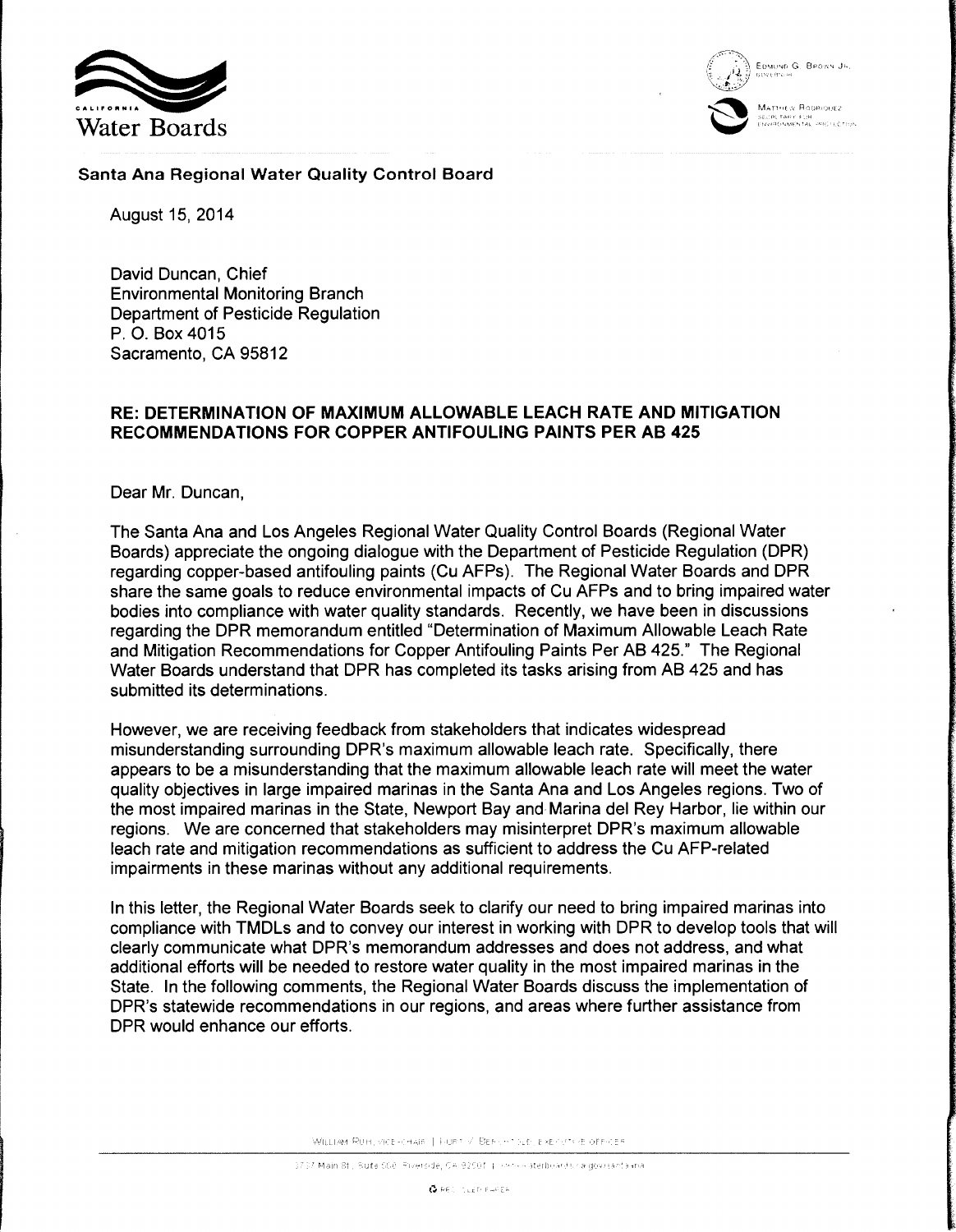# Implementation of Maximum Allowable Leach Rate

The Regional Water Boards understand that DPR's maximum allowable leach rate is not designed to achieve the dissolved copper TMDL allocations determined to be necessary to meet water quality objectives in the most impaired marinas in southern California. The calculations attached to this letter (Appendix 1) show that the leach rates required to attain the copper allocations assigned by TMDLs for these marinas are similar to those calculated by DPR for scenarios 4 and 5 in DPR's modeling study. DPR has set as a maximum allowable leach rate at the higher leach rate calculated for scenario 2, which is representative of marinas in the 75<sup>th</sup> percentile in terms of number of boats. Although DPR is fulfilling its statutory mandate to mitigate significant adverse effects in saltwater marinas, this will not be sufficient to achieve water quality standards in the largest marinas in California and additional efforts will be required of local stakeholders, in collaboration with Regional Water Boards and DPR, to achieve dissolved copper TMDLs.

DPR has recommended a second potential maximum leach rate of 13.4  $\mu$ g/cm<sup>2</sup>/day, which is applicable only under the condition that in-water hull cleaning of these paints is prohibited. The Regional Water Boards are concerned, based on observed boater behavior, that boaters will not refrain from cleaning their boats' hulls, even if this is the recommendation of paint manufacturers. We believe that this recommendation will be difficult to implement and enforce in our regions; therefore, we do not support a higher leach rate for paints that do not require cleaning in the most impaired marinas. We request that DPR, through outreach and other implementing authorities, work with the Regional Water Boards to encourage the use of lower leach rate products and alternative hull coatings.

### Communicating Mitigation Recommendations

In conjunction with the maximum allowable leach rate determination, DPR has also provided mitigation recommendations for Cu AFPs. The Regional Water Boards are supportive of mitigation measures and believe such strategies can be effective in reducing discharge from Cu AFPs. The following comments discuss the anticipated improvements in water quality potentially attainable through implementation of mitigation measures.

#### Hull-Cleaning BMPs

The Regional Water Boards support the use of the California Professional Divers Association's (CPDA) in-water hull cleaning BMPs as a reasonable method to reduce dissolved copper concentrations. However, we also wish to acknowledge that the reduction of copper loading achievable by implementing BMPs may. be limited and additional efforts beyond hull cleaning BMPs will be required to achieve TMDLs in the marinas in the Santa Ana and Los Angeles Regions. The Regional Water Boards want to ensure that communications from all State Agencies, including DPR and the Water Boards, are clear when informing stakeholders that such actions may improve water quality but by themselves will not be sufficient to achieve water quality standards without additional measures.

#### Hull Cleaning Frequency

DPR has recommended the reduction of in-water hull cleaning frequency to no more than once per month. In addition, DPR has employed the assumption of monthly cleaning as an adjustment factor in calculating the maximum allowable leach rate. The Regional Water Boards are supportive of considering all efforts that may reduce copper loading. However, there is uncertainty surrounding the magnitude of reduction in copper loading attainable through reducing hull cleaning frequency and the practicality of implementing such reductions.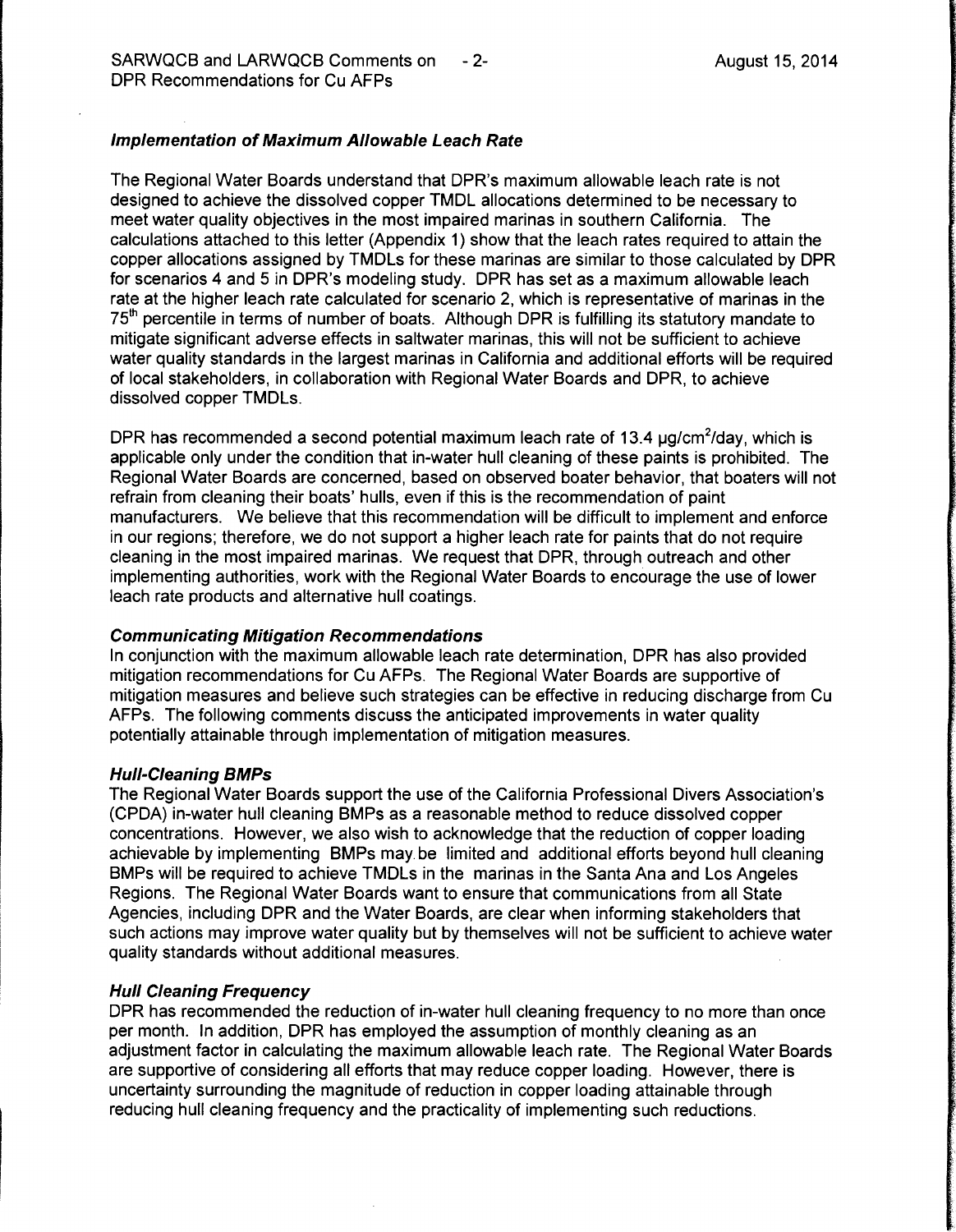#### Reformulation of existing products

DPR has recommended reformulation of existing products that have leach rates above the maximum allowable leach rate set by DPR per AB 425. The Regional Water Boards are supportive of these reformulations. The Regional Water Boards are also supportive of any efforts by DPR to require the removal of Cu AFPs with leach rates greater than the maximum allowable leach rate from the market. The Regional Water Boards request that DPR develop the shortest possible time schedule for the reformulations.

In addition to the mitigation measures proposed by DPR, the Regional Water Boards request DPR's continued support and encouragement of efforts to pursue the development and sale of nontoxic antifouling paints and the support of incentive programs to convert Cu AFPs on boat hulls to alternative paints.

In summary, the Regional Water Boards request that DPR work in close collaboration with the Water Boards on messaging regarding DPR's maximum allowable leach rate for Cu AFPs to ensure that boaters and other dischargers understand that additional efforts, beyond DPR's maximum allowable leach rate and the use of BMPs, will likely be required to meet TMDLs in water bodies impaired by Cu AFPs.

The Santa Ana and Los Angeles Water Boards appreciate the efforts of the Department of Pesticide Regulation in its Cu AFP reevaluation process. The calculations attached to this letter demonstrate the need to implement low leaching Cu AFPs, hull cleaning BMPs, and further measures to achieve water quality objectives in the Santa Ana and Los Angeles Regions. We look forward to continuing to work together with DPR to identify and implement actions to improve water quality by eliminating copper impairments caused by Cu AFPs. If you have any questions regarding these comments, please contact Dr. linda Candelaria at 951-782-4991 or linda.candelaria@waterboards.ca.gov or Shana Rapoport at 213-576-6763 or shana.rapoport@waterboards.ca.gov.

Sincerely,

 $p$ *x* + v. Bttl

Kurt V. Berchtold Executive Officer, Santa Ana Regional Water Quality Control Board

 $\bigwedge_{\text{Gamma-} \downarrow \downarrow \downarrow} \bigotimes_{\text{Cyl} \downarrow \downarrow} \bigotimes_{\text{Cyl} \downarrow \downarrow} \bigotimes_{\text{Cyl} \downarrow \downarrow} \bigotimes_{\text{Cyl} \downarrow} \bigotimes_{\text{Cyl} \downarrow} \bigotimes_{\text{Cyl} \downarrow} \bigotimes_{\text{Cyl} \downarrow} \bigotimes_{\text{Cyl} \downarrow} \bigotimes_{\text{Cyl} \downarrow} \bigotimes_{\text{Cyl} \downarrow} \bigotimes_{\text{Cyl} \downarrow} \bigotimes_{\text{Cyl} \downarrow} \bigotimes_{\text{Cyl$ 

Executive Officer, Los Angeles Regional Water Quality Control Board

Attachment: Appendix 1, TMDL Copper Allocations and Leach Rate Calculations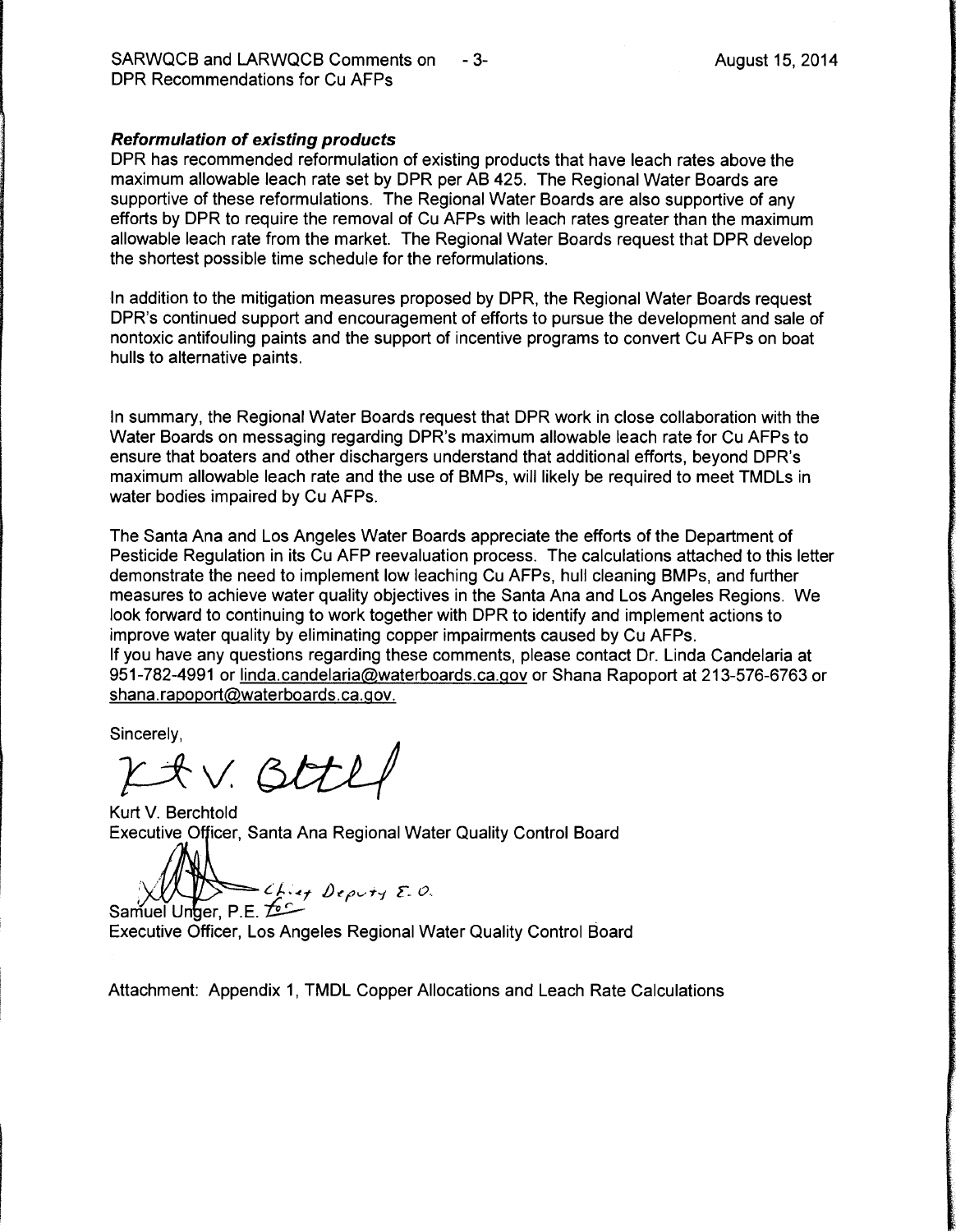#### Appendix 1: TMDL ALLOCATIONS and LEACH RATES NEEDED TO MEET COPPER (Cu)TMDLs in Newport Bay, Shelter Island Yacht Basin, and Marina del Rey Harbor (expanded)

The leach rates calculated below are those needed to meet the copper TMDLs in southern California. Leach rate calculations were based on copper allocations for boats in the southern California TMDLs (LRO). In the table below, the LROs were adjusted for the use of BMPs (LR1) and the use of BMPs plus a reduced cleaning frequency (LR2).

Newport ESTIMATES (using 41.062m<sup>2</sup> hull area) Cu Allocation for boats approx 6060lbs/yr ----> approx 2748.8kg/yr ----> 2748.8kg/yr/ 10,000slips ----> 0.275kg/boat/vr LEACH RATE NEEDED approx 1.83ug/cm<sup>2</sup>/d Shelter Island -R9 (using 35.258m<sup>2</sup> hull area) Cu input **Allocation** 21 OOkg/yr ----> 79% reduction ----> 447kg/yr/ 2363 slips ----> 0.19kg/boaUyr LEACH RATE NEEDED approx 1.47ug/cm<sup>2</sup>/d Marina del Rey -R4 (using 30.056m<sup>2</sup> hull area) Cu input 3608.6kg/yr ---->84.6% reduction ----> 557 kg/yr/ 4754slips ----> 0.117 kg/boat/yr LEACH RATE NEEDED approx 1.07 ug/cm<sup>2</sup>/d \*Leach rates based on equations from Newport Bay Toxics TMDL -Appendix1  $LR =$  allowable Cu load (kg/yr) (boat size)(#boatslips) (1 *o-<sup>5</sup>*cm*<sup>2</sup>* /m*<sup>2</sup>*kglug) (365dlyr)

The leach rates (LR) determined above were calculated directly from the Cu allocations for boats in the corresponding Cu TMDLs (Newport Bay, Shelter Island, Marina del Rey). These LRs are set as LR<sub>0</sub>. The LR<sub>0</sub>s were then adjusted upwards to account for 1) the use of BMPs by all (LR<sub>1</sub>) and 2) the use of BMPs plus lower cleaning frequencies  $(LR_2)$  using the adjustment factors applied by DPR to their  $LR_0$  in Table 6 of DPR's MAMPEC modeling study (table below).

The Regional Boards' LR calculations are based on the allocations needed to meet the TMDLs for each water body, then adjusted upwards to account for BMPs and lower cleaning frequency. (The Cu allocations for boats in the TMDLs are determined from the loading capacity of the water body.) In addition, the Cu loading for Newport Bay's Cu TMDL is based on a Cu allocation for the entire Bay, which contains 10,000 boats, rather than specific marinas. The LRs below demonstrate that the maximum allowable LR of 9.5 ug/cm<sup>2</sup>/d determined by DPR will NOT meet the TMDLs even when BMPs and lower cleaning frequencies are factored into the LRs.

| Waterbodies    | $LR0$ to meet allocations | $LR_1$ assuming BMPs<br>(max'm 28% reduction in<br>Cu loading over non-<br><b>BMPs frm DPR model-</b><br>Table6) $(LR_0 + 0.28LR_0)$ | $LR2$ assuming<br><b>BMPs + lower</b><br>cleaning freq.<br>$(LR_1 + 0.20LR_1)$ |
|----------------|---------------------------|--------------------------------------------------------------------------------------------------------------------------------------|--------------------------------------------------------------------------------|
| Newport Bay    | 1.83ug/cm $^{2}$ /d       | 2.35 ug/cm <sup>2</sup> /d                                                                                                           | 2.82 ug/cm $^{2}$ /d                                                           |
|                |                           |                                                                                                                                      |                                                                                |
| Shelter Island | $1.47$ ug/cm $^{2}$ /d    | 1.88 ug/cm $^{2}$ /d                                                                                                                 | 2.26 $ug/cm2/d$                                                                |
|                |                           |                                                                                                                                      |                                                                                |
| MdRey          | 1.07ug/cm $^{2}$ /d       | 1.37 ug/cm $^{2}$ /d                                                                                                                 | 1.64 $ug/cm2/d$                                                                |